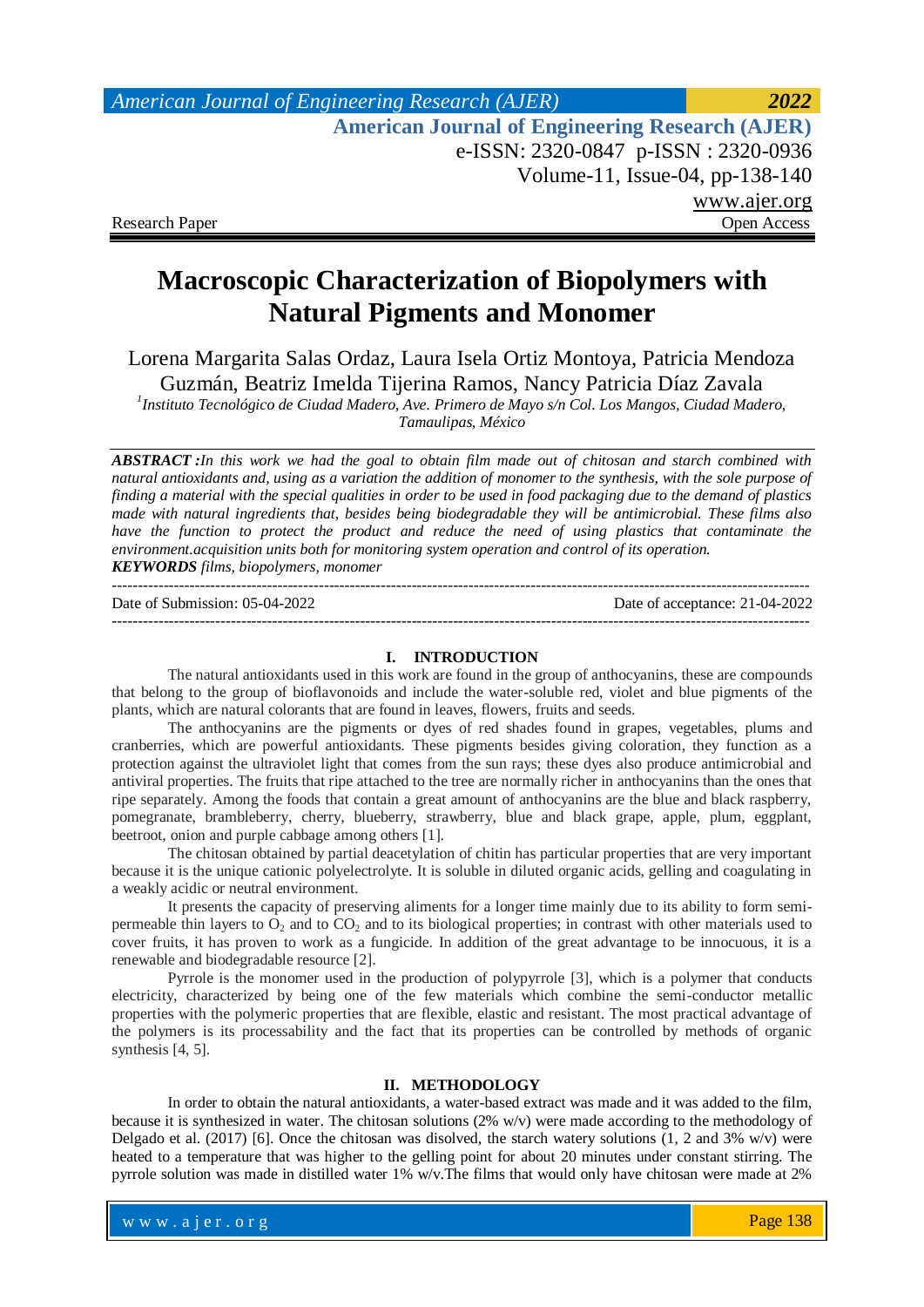with the starch solution (1, 2 or 3%) under constant stirring for 10 minutes. The films which were obtained by the combination of pyrrole and chitosan were made by mixing in a 1:1 ratio and adding the starch solution and the extract of the different concentrations. Later the mix was poured in a polystyrene container and was left to dry in the sun exposing the membranes two to three hours to the sun light up to the day they were totally dry.

The macroscopy was realized by taking a series of photographs to each of the different membranes that were obtained, the camera Kodak Easyshare C713 Zoom was used for this purpose.

### **III. RESULTS**

Table 1 shows that the chitosan membranes show lighter brown tones than the rest of the membranes, with the exception of the pyrrole and chitosan membrane with 2% starch, which had a light tone similar to that of chitosan with 2% starch and on the other hand, the pyrrole membrane with chitosan and 3% starch obtained a hue similar to that of the chitosan membrane with 1% starch, which indicates the different degrees of polymerization. It can be seen that the degree of polymerization corresponded to the percentage of starch in the sample, that is, within all the membranes that had 2% starch, the one that only had pyrrole oxidized more than the one with pyrrole and chitosan, which at In turn, it obtained a darker shade than that of chitosan alone. It can also be seen that the concentration of starch at 2% was the best when mixed with pomegranate due to the fact that this combination managed to form three films, one with pyrrole alone, one of pyrrole with chitosan and one with chitosan alone. Another important aspect in this table is that as the starch concentration increased, the roughness also increased.

|           | Pyrrole |      | <b>Pyrrole-Chitosan</b> |                   | Chitosan |                          |
|-----------|---------|------|-------------------------|-------------------|----------|--------------------------|
| Starch 1% |         |      |                         | A little<br>flat  |          | A little<br>flat         |
| Starch 2% |         | Flat |                         | A little<br>flat  |          | A little<br>flat         |
| Starch 3% |         |      |                         | A Little<br>rough |          | <b>A</b> Little<br>rough |

**Table 1. Films with 5 ml of pomegranate in macroscopic view**

In table 2 it can be seen that there is a similarity between the 1 and 3% chitosan membranes and the 3% pyrrole-chitosan membrane, while the 1 and 2% pyrrole-chitosan membranes have a resemblance to that of 2% chitosan, in addition, there is a similarity between all the membranes that have a percentage of 2% starch. It can also be seen that only with 2% starch was it possible to form the membrane composed solely of pyrrole.